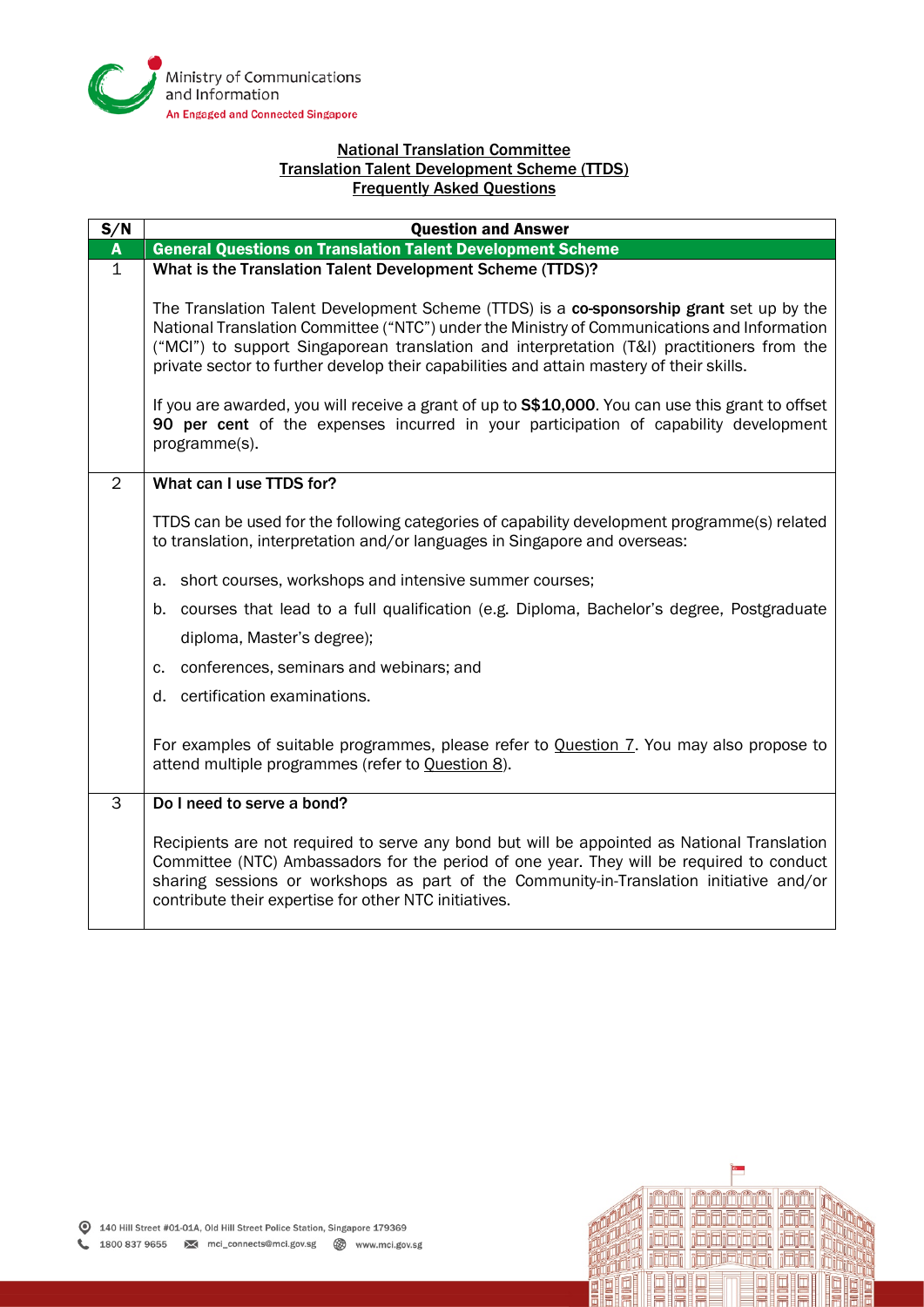| The expenses covered are summarised in the table below: |                                                                                             |                                                                                                                                                                                                                                                   |  |  |
|---------------------------------------------------------|---------------------------------------------------------------------------------------------|---------------------------------------------------------------------------------------------------------------------------------------------------------------------------------------------------------------------------------------------------|--|--|
| <b>Programme</b>                                        | <b>Conducted in Singapore</b>                                                               | <b>Conducted overseas</b>                                                                                                                                                                                                                         |  |  |
| Short courses<br>and workshops                          | course/workshop fees<br>$\bullet$<br>cost of compulsory training<br>$\bullet$<br>materials  | course/workshop fees<br>$\bullet$<br>cost of compulsory training<br>$\bullet$<br>materials<br>economy-class airfare for one<br>$\bullet$<br>return flight from Singapore to<br>programme venue<br>visa fees (if required)<br>٠                    |  |  |
| Courses leading<br>to a full<br>qualification           | course fees<br>cost of compulsory training<br>$\bullet$<br>materials                        | course fees<br>$\bullet$<br>cost of compulsory training<br>$\bullet$<br>materials<br>economy-class airfare for one<br>$\bullet$<br>return flight from Singapore to<br>programme venue<br>visa fees<br>$\bullet$                                   |  |  |
| Conferences,<br>seminars and<br>webinars                | conference/seminar/webinar<br>$\bullet$<br>fees<br>cost of compulsory training<br>materials | conference/seminar/webinar fees<br>$\bullet$<br>cost of compulsory training<br>$\bullet$<br>materials<br>economy-class airfare for one<br>$\bullet$<br>return flight from Singapore to<br>programme venue<br>visa fees (if required)<br>$\bullet$ |  |  |
| Certification<br>examinations                           | examination fees<br>$\bullet$<br>cost of compulsory training<br>$\bullet$<br>materials      | examination fees<br>$\bullet$<br>cost of compulsory training<br>$\bullet$<br>materials<br>economy-class airfare for one<br>$\bullet$<br>return flight from Singapore to<br>programme venue<br>visa fees (if required)                             |  |  |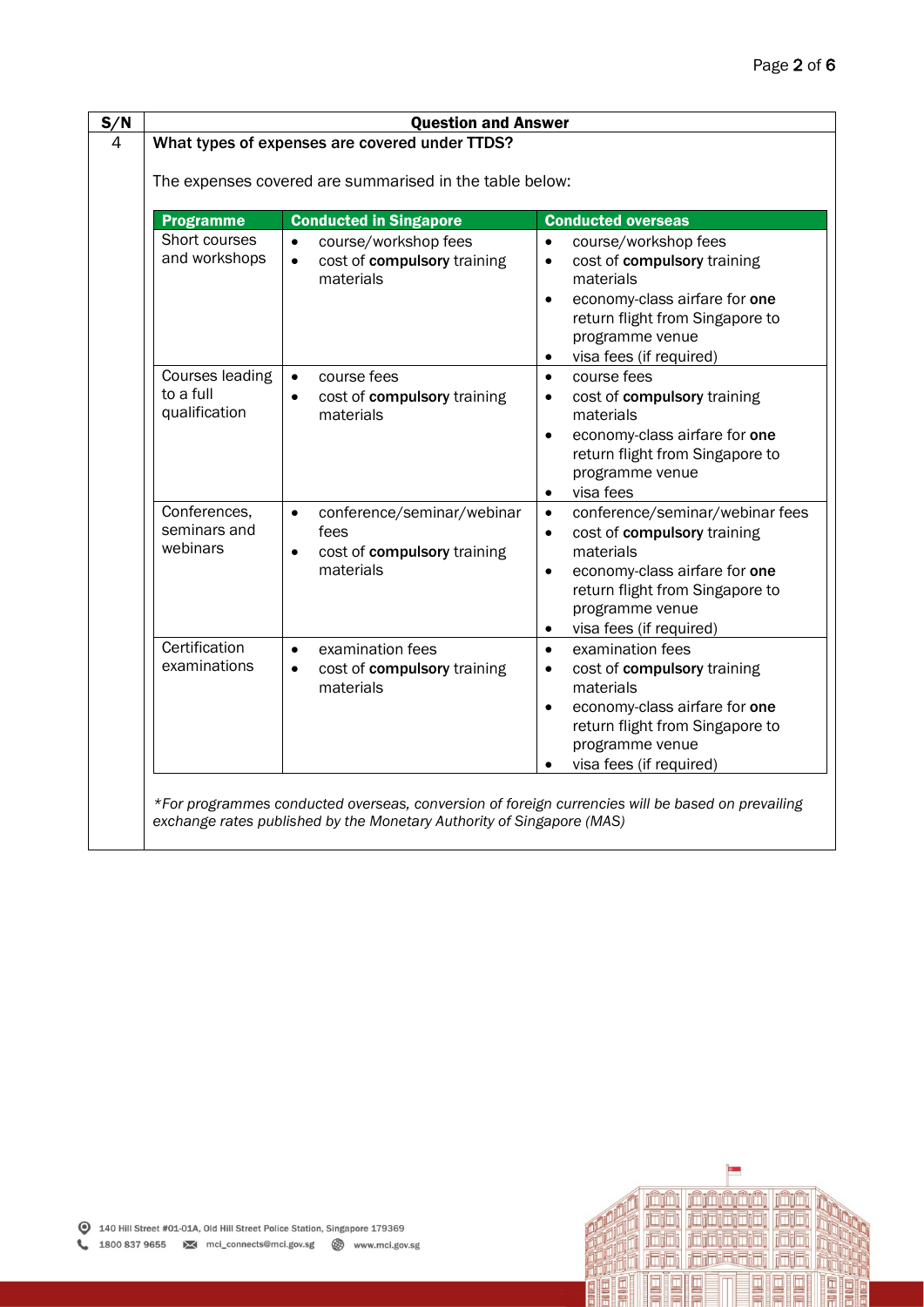| S/N            | <b>Question and Answer</b>                                                                                                                                                                                                                                                                                                                                                                                                                                                                                                          |  |  |
|----------------|-------------------------------------------------------------------------------------------------------------------------------------------------------------------------------------------------------------------------------------------------------------------------------------------------------------------------------------------------------------------------------------------------------------------------------------------------------------------------------------------------------------------------------------|--|--|
| $\mathbf{B}$   | <b>Questions on Eligibility Criteria</b>                                                                                                                                                                                                                                                                                                                                                                                                                                                                                            |  |  |
| $\overline{5}$ | Who can apply for TTDS? What are the eligibility criteria?                                                                                                                                                                                                                                                                                                                                                                                                                                                                          |  |  |
|                | TTDS is open to Singaporean T&I practitioners from the private sector with at least one year of<br>combined experience in translation and/or interpretation and with good work performance.<br>Applicants must also be working in the following language pairs: English and Chinese, English<br>and Malay, or English and Tamil.                                                                                                                                                                                                    |  |  |
|                | Additionally, applicants must not be a recipient of any scholarships and/or sponsorships from<br>the Government (except MOE tuition fee grants or SkillsFuture Mid-Career Enhanced Subsidy)<br>for the same chosen programme(s).<br>For applicants who have additional sources of funding from other organisations, the total grant<br>amount including from MCI will be capped at the programme's fees, less the funding from such<br>other organisation(s). For example, if the course fees amount to S\$20,000 and the applicant |  |  |
|                | has received a S\$15,000 grant from a private organisation, the grant disbursed under TTDS<br>will be capped at S\$5,000.                                                                                                                                                                                                                                                                                                                                                                                                           |  |  |
| 6              | I am a Public Officer. Am I eligible for TTDS?                                                                                                                                                                                                                                                                                                                                                                                                                                                                                      |  |  |
|                | TTDS is only open to Singaporean T&I practitioners from the private sector with at least one<br>year of combined experience in translation and/or interpretation.                                                                                                                                                                                                                                                                                                                                                                   |  |  |
| $\overline{7}$ | Given that TTDS is only open to Singaporean T&I practitioners from the private sector, does it<br>mean that a recipient of the grant must not be a public servant during the period of his or her<br>development programme(s) funded by TTDS?                                                                                                                                                                                                                                                                                       |  |  |
|                | Yes. A TTDS grant recipient must not be a civil servant or public officer, upon award and for the<br>duration of the programme(s) funded by TTDS. If the recipient joins the Public Service during<br>the period of the programme(s), the TTDS grant may be terminated.                                                                                                                                                                                                                                                             |  |  |
| $\mathbf{C}$   | <b>Questions on Supported Programmes</b>                                                                                                                                                                                                                                                                                                                                                                                                                                                                                            |  |  |
| 8              | What capability development programmes are eligible for TTDS?                                                                                                                                                                                                                                                                                                                                                                                                                                                                       |  |  |
|                | Programmes of a duration of up to one year must start or end within 1 April of the application<br>year and 31 March of the following year to be eligible, i.e. they can start/end between or on<br>these two dates. E.g. For an application submitted in 2022, the programme(s) must fall within<br>1 April 2022 and 31 March 2023.                                                                                                                                                                                                 |  |  |
|                | Programmes that stretch more than one year (e.g. degree and postgraduate courses) must end<br>by 31 March within 3 years of the application. E.g. For an application submitted in 2022, the<br>programme must end by 31 March 2025.                                                                                                                                                                                                                                                                                                 |  |  |
|                | Examples of suitable programmes include programmes on general translation/interpretation,<br>specialised translation such as audio-visual translation, legal translation, business and<br>financial translation, specialised interpretation such as conference interpreting, translation<br>technology (e.g. computer-assisted translation and machine translation) and applied<br>linguistics.                                                                                                                                     |  |  |

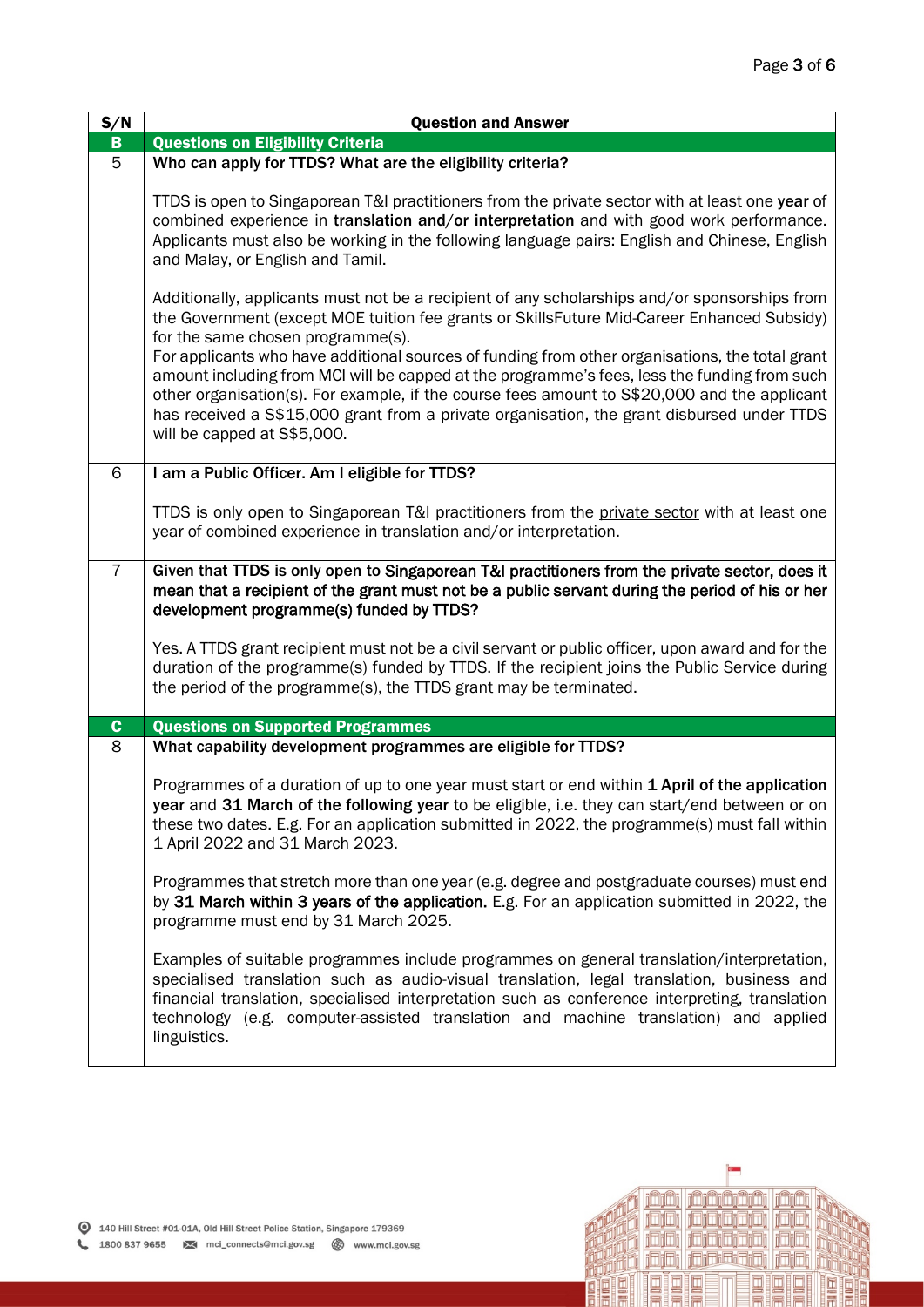| S/N | <b>Question and Answer</b>                                                                                                                                                                                                                                                                                                                                                                                                                                                                                              |
|-----|-------------------------------------------------------------------------------------------------------------------------------------------------------------------------------------------------------------------------------------------------------------------------------------------------------------------------------------------------------------------------------------------------------------------------------------------------------------------------------------------------------------------------|
| 9   | Can I participate in multiple capability development programmes?                                                                                                                                                                                                                                                                                                                                                                                                                                                        |
|     | Yes, so long as these programmes have been proposed in your application, are within the<br>period of eligibility (refer to Question 8) and can be covered by the grant. You should however<br>indicate your interest in the multiple capability development programmes when applying for<br>the grant and not after you receive the grant. MCI will in its discretion decide whether to provide<br>you the TTDS grant in respect of one or more of the multiple capability programmes indicated<br>in your application. |
| 10  | Can I still apply for TTDS in the following scenarios:                                                                                                                                                                                                                                                                                                                                                                                                                                                                  |
|     | The capability development programme I intend to take is not yet open for registration                                                                                                                                                                                                                                                                                                                                                                                                                                  |
|     | I have registered for a capability development programme but am pending                                                                                                                                                                                                                                                                                                                                                                                                                                                 |
|     | confirmation of my successful registration<br>You may submit an application in either of the above scenarios, but MCI will assess on a case-                                                                                                                                                                                                                                                                                                                                                                            |
|     | by-case basis whether there is sufficient evidence/assurance that you will in fact be                                                                                                                                                                                                                                                                                                                                                                                                                                   |
|     | successfully enrolled in the programme, and whether the TTDS grant should be awarded to                                                                                                                                                                                                                                                                                                                                                                                                                                 |
|     | you. If either scenario applies, please indicate this in your application form, and provide proof<br>of your application to register for the programme, as well as proof of the programme provider's                                                                                                                                                                                                                                                                                                                    |
|     | acknowledgement of your application. If necessary, the NTC Secretariat will seek further                                                                                                                                                                                                                                                                                                                                                                                                                                |
|     | verification with you on the status of your programme registration.                                                                                                                                                                                                                                                                                                                                                                                                                                                     |
| D   | <b>Questions on Application Process</b>                                                                                                                                                                                                                                                                                                                                                                                                                                                                                 |
| 11  | When can I apply for TTDS?                                                                                                                                                                                                                                                                                                                                                                                                                                                                                              |
|     |                                                                                                                                                                                                                                                                                                                                                                                                                                                                                                                         |
|     | TTDS is open for application from 1 April to 30 June 2022 (both dates inclusive).                                                                                                                                                                                                                                                                                                                                                                                                                                       |
|     | Applications can be made at the TTDS website at www.mci.gov.sg/ttds. All applications must                                                                                                                                                                                                                                                                                                                                                                                                                              |
|     | reach the NTC Secretariat by 2359hrs Singapore time on 30 June 2022. Applications received<br>after this closing date and time shall be disqualified.                                                                                                                                                                                                                                                                                                                                                                   |
|     |                                                                                                                                                                                                                                                                                                                                                                                                                                                                                                                         |
|     | The NTC Secretariat reserves the right to disqualify applicants who fail to complete any forms<br>and/or provide any documents required in their application.                                                                                                                                                                                                                                                                                                                                                           |

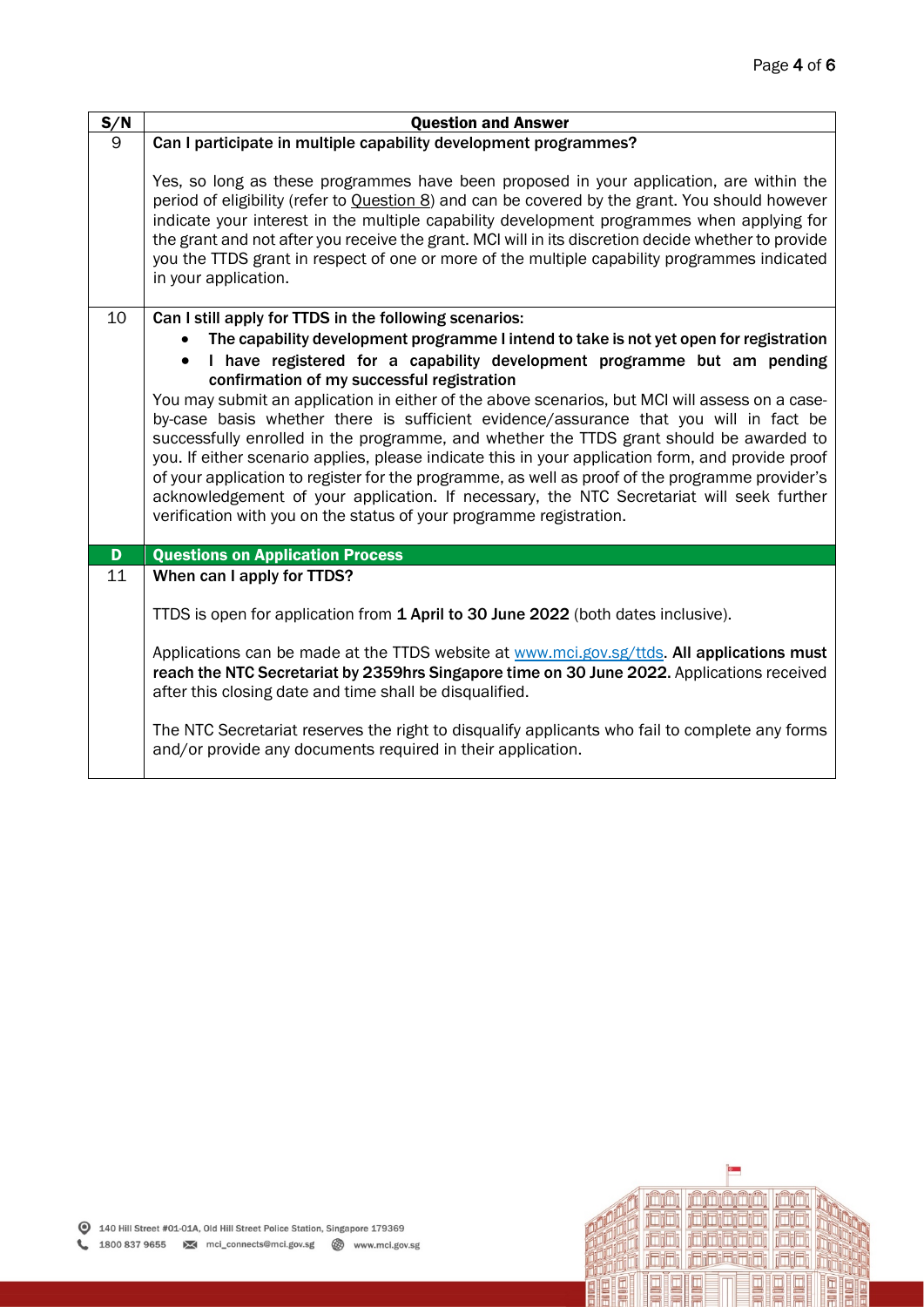| S/N | <b>Question and Answer</b>                                                                                                                                                          |                                                                                                                                                                                            |                                                                                                    |  |  |
|-----|-------------------------------------------------------------------------------------------------------------------------------------------------------------------------------------|--------------------------------------------------------------------------------------------------------------------------------------------------------------------------------------------|----------------------------------------------------------------------------------------------------|--|--|
| E   | <b>Questions on Grant Disbursement</b>                                                                                                                                              |                                                                                                                                                                                            |                                                                                                    |  |  |
| 12  | How will the grants for recipients be disbursed?                                                                                                                                    |                                                                                                                                                                                            |                                                                                                    |  |  |
|     | Grants will be disbursed according to the length of the programme(s), as summarised in the<br>table below:                                                                          |                                                                                                                                                                                            |                                                                                                    |  |  |
|     | <b>Programme</b>                                                                                                                                                                    | <b>First tranche</b>                                                                                                                                                                       | <b>Second tranche</b>                                                                              |  |  |
|     | <b>Short</b><br>courses,<br>workshops,<br>conferences,<br>seminars,<br>webinars,<br>certification<br>examinations<br>$(514 \text{ days})$                                           | 100%<br>Upon submitting:<br>proof of acceptance/enrolment<br>proof of payment<br>proof of successful completion                                                                            |                                                                                                    |  |  |
|     | <b>Longer courses</b>                                                                                                                                                               | 20%                                                                                                                                                                                        | 80%                                                                                                |  |  |
|     | and workshops                                                                                                                                                                       | Upon submitting:                                                                                                                                                                           | Upon submitting:                                                                                   |  |  |
|     | (>14 days);                                                                                                                                                                         | proof of acceptance/enrolment<br>$\bullet$                                                                                                                                                 | proof of successful completion<br>$\bullet$                                                        |  |  |
|     | courses that lead                                                                                                                                                                   | proof of payment<br>$\bullet$                                                                                                                                                              | proof of additional payment, if any<br>$\bullet$                                                   |  |  |
|     | to a full                                                                                                                                                                           |                                                                                                                                                                                            |                                                                                                    |  |  |
|     | qualification                                                                                                                                                                       |                                                                                                                                                                                            |                                                                                                    |  |  |
|     |                                                                                                                                                                                     | complete a programme until their grant amount is depleted.                                                                                                                                 | Recipients who choose to attend multiple programmes will be reimbursed each time they              |  |  |
| 13  |                                                                                                                                                                                     | The programme that I have applied for was postponed/cancelled. What should I do?                                                                                                           |                                                                                                    |  |  |
|     | Please inform the NTC Secretariat at MCI NTC Secretariat@mci.gov.sg as soon as possible.<br>You will be allowed to find a replacement programme within a reasonable period of time. |                                                                                                                                                                                            |                                                                                                    |  |  |
| 14  |                                                                                                                                                                                     | Can I postpone the completion of a programme to a later date?                                                                                                                              |                                                                                                    |  |  |
|     | Recipients who require a longer period of time to complete their programme(s) may write in to<br>the NTC Secretariat to request for approval.                                       |                                                                                                                                                                                            |                                                                                                    |  |  |
| 15  |                                                                                                                                                                                     |                                                                                                                                                                                            | What happens if I fail to complete a programme due to reasons not stated in Question 13            |  |  |
|     |                                                                                                                                                                                     | and 14, e.g. terminated from studies, due to illness?                                                                                                                                      |                                                                                                    |  |  |
|     |                                                                                                                                                                                     | Recipients will have to return any previously disbursed funds for the particular programme.                                                                                                |                                                                                                    |  |  |
|     |                                                                                                                                                                                     |                                                                                                                                                                                            |                                                                                                    |  |  |
| 16  |                                                                                                                                                                                     | Can I receive the TTDS grant more than once?                                                                                                                                               |                                                                                                    |  |  |
|     |                                                                                                                                                                                     | No. Please note that you are only allowed to receive the grant <b>once</b> . This is to allow more<br>Singaporean translation and interpretation practitioners to benefit from the Scheme. |                                                                                                    |  |  |
| 17  |                                                                                                                                                                                     | Can I apply for the TTDS grant more than once?                                                                                                                                             |                                                                                                    |  |  |
|     | allowed to receive the grant once.                                                                                                                                                  |                                                                                                                                                                                            | Yes, provided that you fulfil the eligibility criteria for the TTDS. Please note that you are only |  |  |